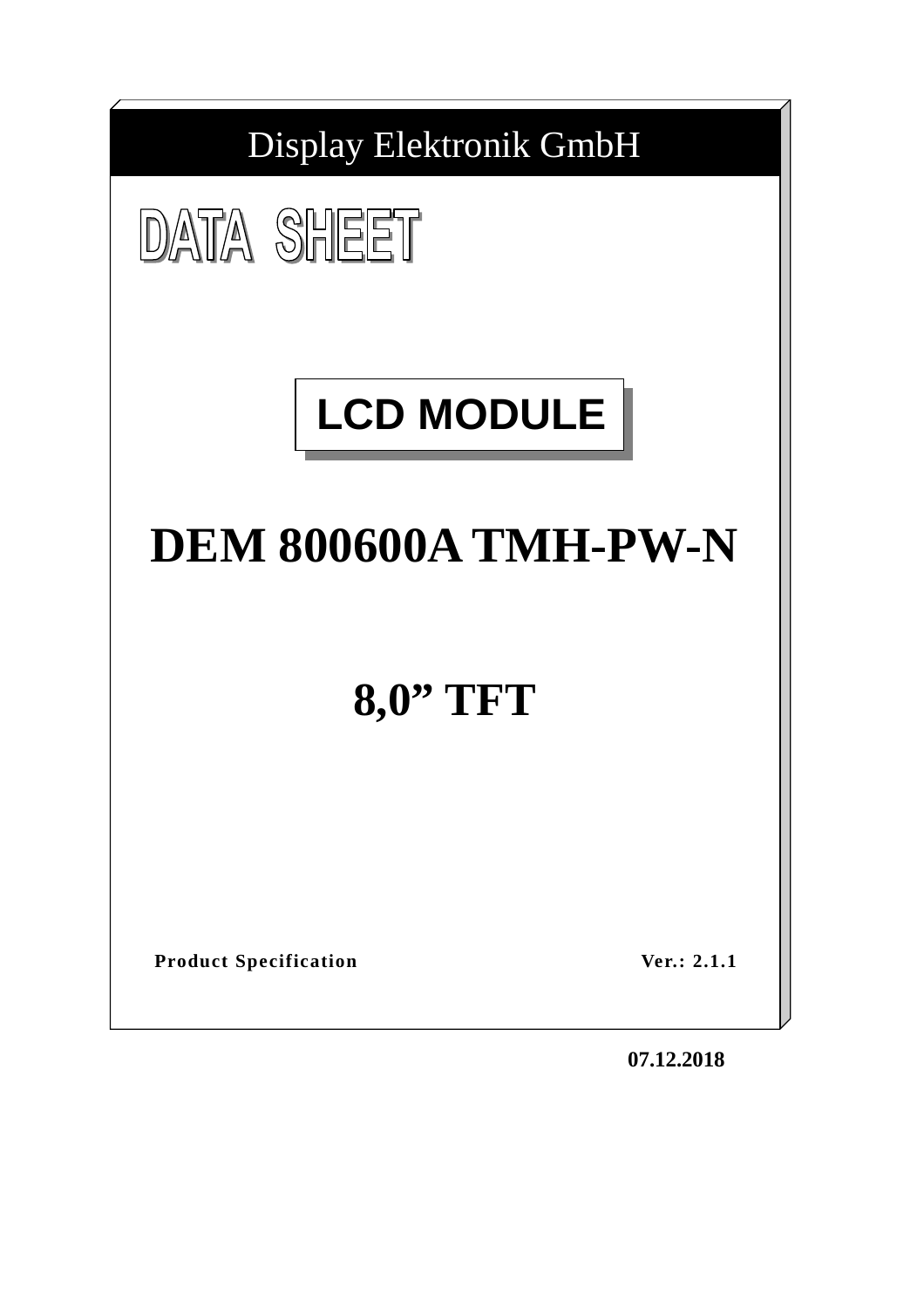Revise Records

| Rev.  | Date       | Contents                                                         | Written    | Approved |
|-------|------------|------------------------------------------------------------------|------------|----------|
| 0     | 05.07.2010 | <b>Preliminary Specification</b>                                 | AJ         | MН       |
| 1     | 27.08.2010 | 1. Update Backlight cable Length                                 | AJ         | MН       |
| 2     | 24.11.2010 | Add ROHS Compliance Description<br>1.<br>Add LED Life time<br>2. | AJ         | MН       |
| 2.1.0 | 30.11.2011 | <b>Change Production Line</b>                                    | <b>MHI</b> |          |
| 2.1.1 | 07.12.2018 | Revise the Dimensional Outlines                                  | MHI        |          |
|       |            |                                                                  |            |          |
|       |            |                                                                  |            |          |
|       |            |                                                                  |            |          |
|       |            |                                                                  |            |          |
|       |            |                                                                  |            |          |
|       |            |                                                                  |            |          |

#### Special Notes

| Note1. |  |
|--------|--|
| Note2. |  |
| Note3. |  |
| Note4. |  |
| Note5. |  |
|        |  |
|        |  |
|        |  |
|        |  |
|        |  |
|        |  |
|        |  |
|        |  |
|        |  |
|        |  |
|        |  |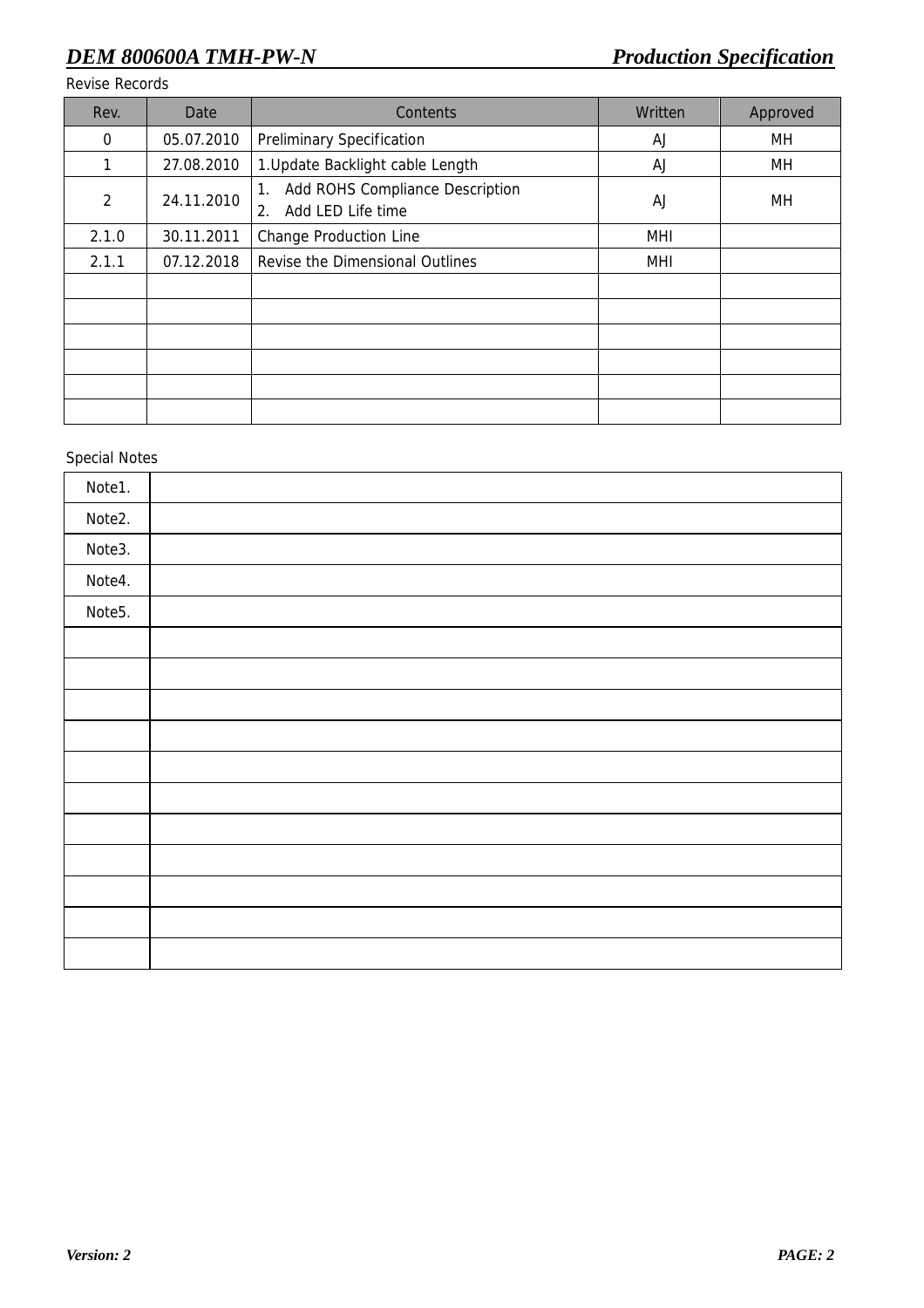# **Contents**

| 1.  | <b>General Description and Features</b>                                 | $\overline{4}$ |
|-----|-------------------------------------------------------------------------|----------------|
| 1.1 | <b>Features</b>                                                         | $\overline{4}$ |
| 1.2 | <b>LCD Module</b>                                                       | $\overline{4}$ |
| 2.  | <b>Mechanical Information</b>                                           | $\overline{4}$ |
| 3.  | <b>Electrical Specifications</b>                                        | 5              |
| 3.1 | <b>Absolute Max. Ratings</b>                                            | 5              |
| 3.2 | AC Timing Characteristic of The LCD                                     | 6              |
| 3.3 | <b>Back-Light Unit</b>                                                  | 9              |
| 4.  | <b>Optical Characteristics</b>                                          | 10             |
| 4.1 | Optical characteristic of the LCD                                       | 10             |
| 5.  | <b>I/O</b> Terminal                                                     | 12             |
| 5.1 | Pin Assignment (connector part No: 5F2.2535E-A3821.140 or equivalent.)  | 12             |
| 5.2 | Back Light Unit (Connector Part No: JST:BHSR-02VS-01(N) or equivalent.) | 13             |
| 5.3 | <b>Block Diagram</b>                                                    | 13             |
| 7.  | <b>Reliability Condition</b>                                            | 15             |
| 8.  | <b>Dimensional Outlines</b>                                             | 16             |
|     |                                                                         |                |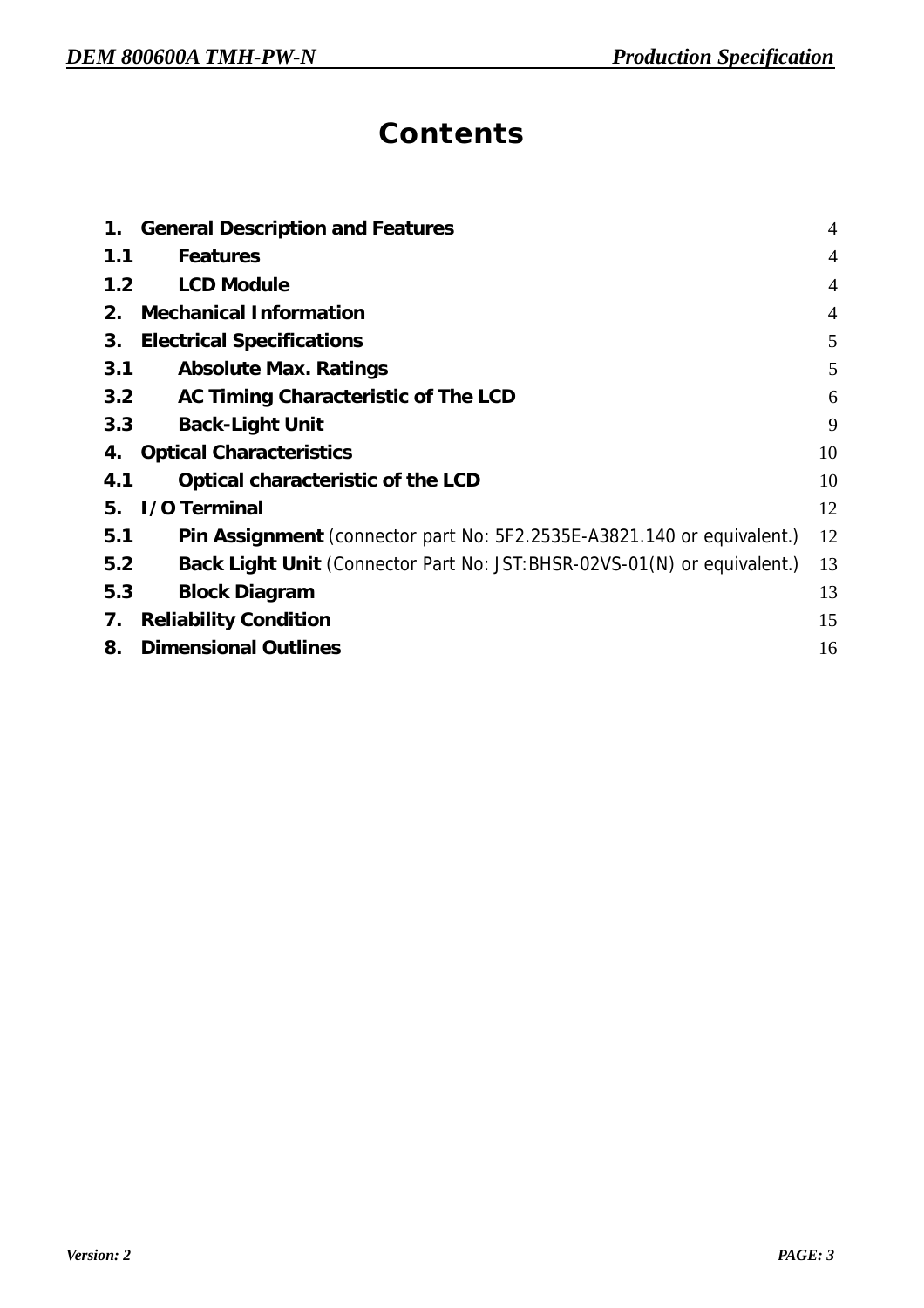#### **1. General Description and Features**

DEM 800600A TMH-PW-N is a transmissive type color active matrix TFT (Thin Film Transistor) liquid crystal display (LCD) that uses amorphous silicon TFT as a switching device. This model is composed of a TFT-LCD module, a power circuit and a back-light unit. Graphics and texts can be displayed on a SVGA 800 (W) x RGB x 600 (H) dots (4:3 aspect ratio) with 262,144 colors. The following table described the features of DEM 800600A TMH-PW-N.

#### **1.1 Features**

- Transmissive and back-light with 27 LEDs are available.
- TN (Twisted Nematic) mode.
- Digital RGB 18 bit Interface.
- ROHS Compliance

#### **1.2 LCD Module**

| <b>Item</b>               | Specification                                      | Unit     |
|---------------------------|----------------------------------------------------|----------|
| Screen Size               | 8.0 inches                                         | Diagonal |
| <b>Display Resolution</b> | 800 x 600                                          | Pixel    |
| <b>Active Area</b>        | 162.00 x 121.50                                    | mm       |
| <b>Outline Dimension</b>  | 183.00 x 141.00 x 5.80                             | mm       |
| Display Mode              | Normally white mode/ Transmissive                  |          |
| Pixel Arrangement         | R, G, B Vertical Stripe                            |          |
| <b>Pixel Size</b>         | $0.2025 \times 0.2025$                             | mm       |
| Surface Treatment         | Anti-Glare and Hard Coating(3H)                    |          |
| Display Color             | 262K                                               |          |
| <b>Viewing Direction</b>  | 6 o'clock                                          | --       |
| Input Interface           | Digital RGB 18bit (6bits/each color) Data Transfer |          |

#### **2. Mechanical Information**

| Item        |                | Min.  | Typ.   | Max.  | Unit | <b>Note</b> |
|-------------|----------------|-------|--------|-------|------|-------------|
| Module Size | Horizontal (H) | $- -$ | 183.00 | $- -$ | mm   |             |
|             | Vertical (V)   | $- -$ | 141.00 | $- -$ | mm   |             |
|             | Thickness (T)  | $- -$ | 5.80   | $- -$ | mm   | (1)         |
| Weight      |                | $- -$ | (250)  | $- -$ | g    | $- -$       |

Note (1) Not Include Component. Refer to the Outline Dimension Drawing as attached.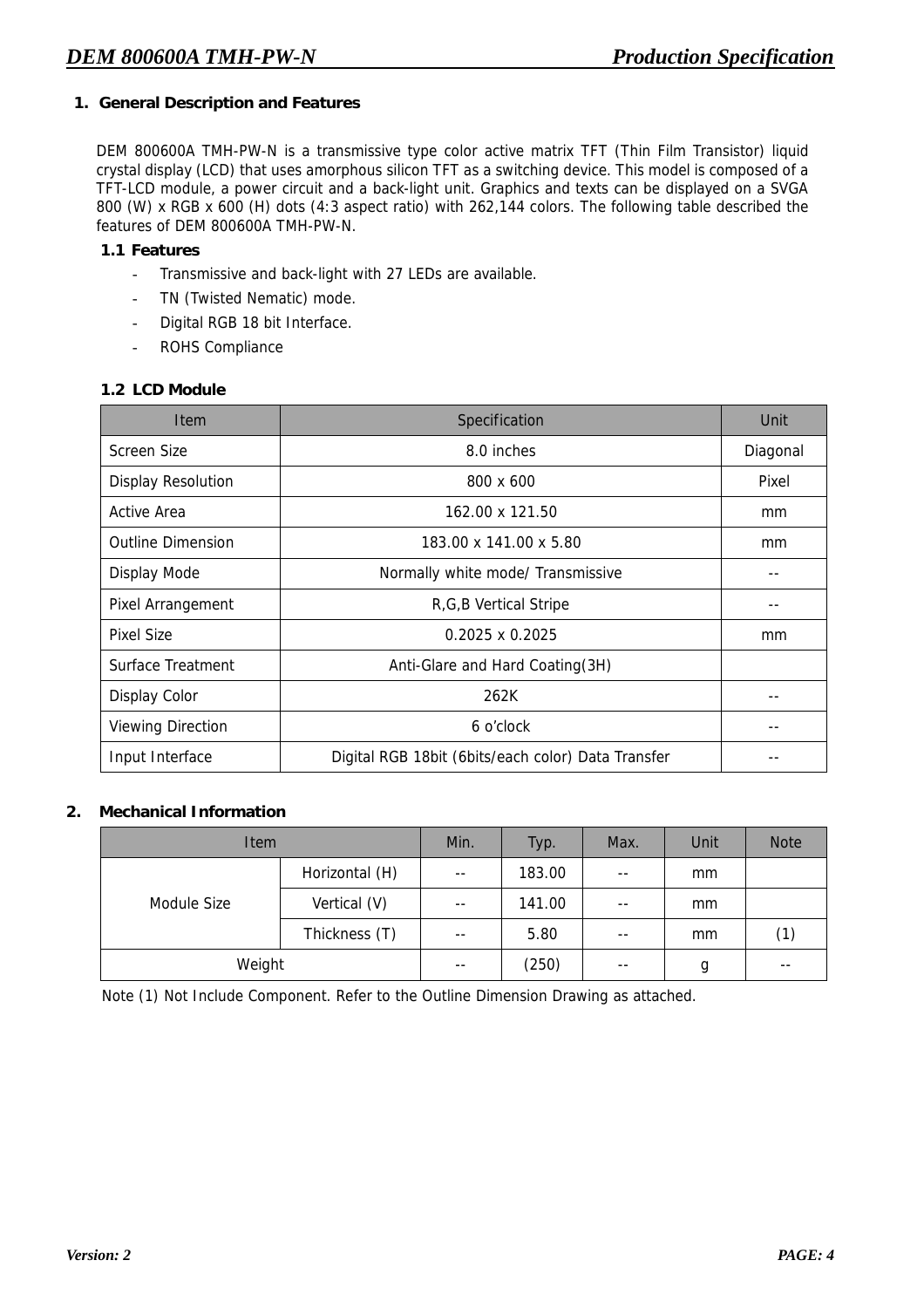# **3. Electrical Specifications**

#### **3.1 Absolute Max. Ratings**

#### 3.1.1 Absolute Ratings of Environment

If the operating condition exceeds the following absolute maximum ratings, the TFT LCD module may be damaged permanently.

| Item                         | Symbol | Min.  | Max. | Unit           |         |
|------------------------------|--------|-------|------|----------------|---------|
| Storage Temperature          | l STG  | $-30$ | 80   | $\circ$ $\sim$ |         |
| <b>Operating Temperature</b> | I OPR  | $-20$ | 70   | $\circ$ $\sim$ | (1,2,3) |

Note (1) 95 % RH Max. (40 °C  $\geq$  Ta ). Maximum wet-bulb temperature at 39 °C or less. (Ta > 40 °C) No condensation.

Note (2) In case of below 0°, the response time of liquid crystal (LC) becomes slower and the color of panel becomes darker than normal one. Level of retardation depends on temperature, because of LC's character

#### 3.1.2 Electrical Absolute Maximum Ratings

#### 3.1.2.1 TFT-LCD Module

 $(V_{SS}=GND=0)$ 

| Parameter            | Symbol         | Min.   | Max.      | Unit | Remark |
|----------------------|----------------|--------|-----------|------|--------|
| Power Supply Voltage | $\mathsf{Vcc}$ | $-0.3$ | 4.0       |      |        |
| Input Voltage        | V۱             | $-0.3$ | $Vcc+0.3$ |      | $- -$  |

#### 3.1.2.2 Backlight Unit

 $(V<sub>SS</sub>=GND=0)$ 

| Parameter                        | Symbol | Min.  | Max.       | Unit | Remark |
|----------------------------------|--------|-------|------------|------|--------|
| <b>Current of Backlight Unit</b> | IB     | $- -$ | <b>TBD</b> | mA   |        |
| Voltage of Backlight Unit        | VB     | $- -$ | TBD        |      |        |

Note (3) Only operation is guarantied at operating temperature. Contrast, response time, another display quality are evaluated at +25°C.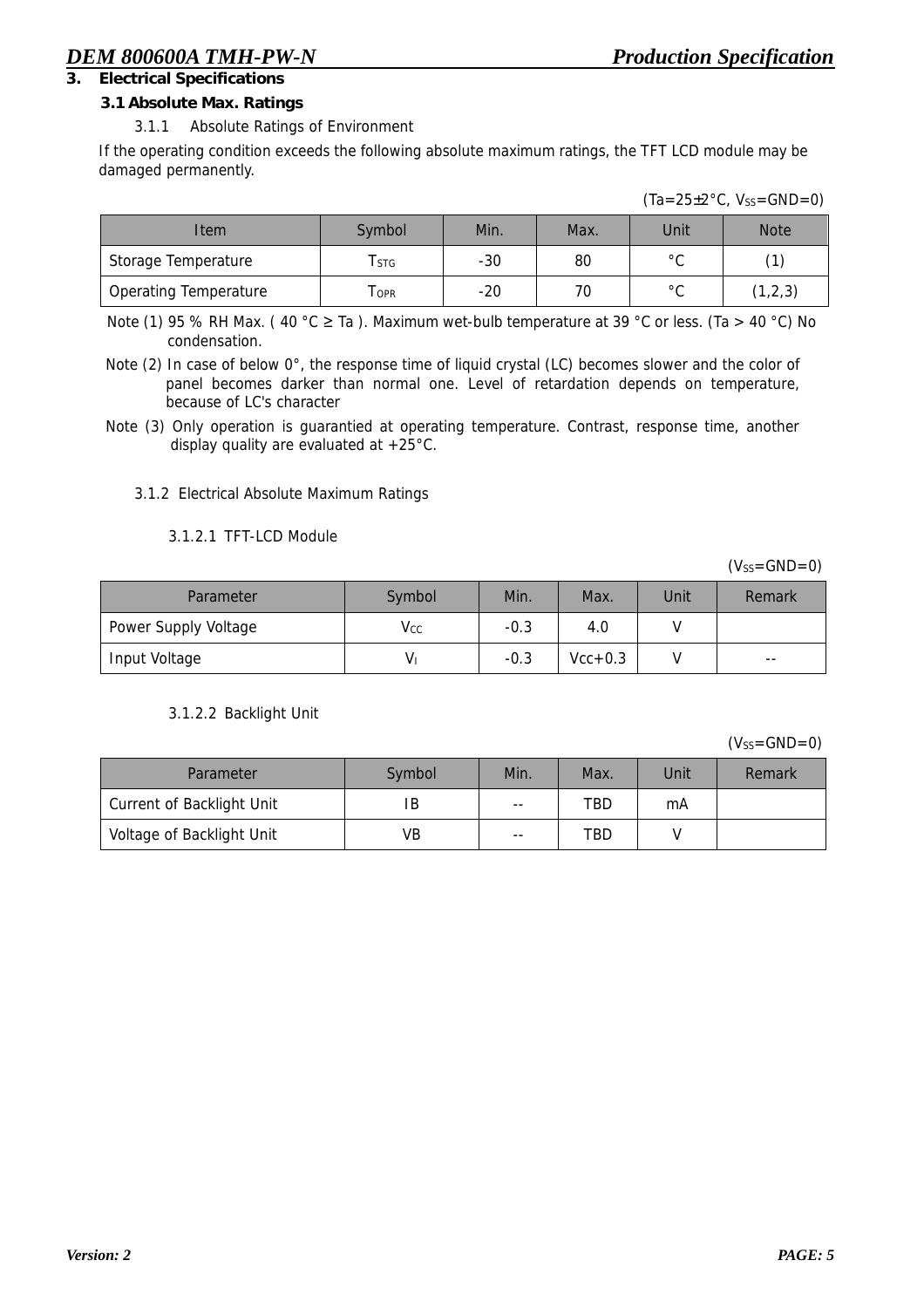3.1.3 DC Electrical Characteristics of the TFT LCD

 $(Ta=25\pm2\degree C, V_{SS}=GND=0)$ 

| <b>Item</b>                |         | Symbol | Min.    | Typ.                     | Max.       | Unit | Remark |
|----------------------------|---------|--------|---------|--------------------------|------------|------|--------|
| Power Supply               |         | VCC.   | 3.0     | 3.3                      | 3.6        |      |        |
| Input Voltage for<br>Logic | H Level | VIH    | 0.7xVCC |                          | <b>VCC</b> |      |        |
|                            | L Level | VIL    |         | $\overline{\phantom{0}}$ | $0.3$ xVCC | ٧    |        |
| Power Supply Current       |         | ICC    | -       | (150)                    | TBD        | mA   | Note 1 |

Note1: fv =60Hz , Ta=25°C , Display pattern : Black pattern



# **3.2 AC Timing Characteristic of The LCD**

#### 3.2.1 Timing Condition

| Signal       | Parameter              | Symbol                     | Min. | Typ. | Max. | Unit.      | <b>Remark</b> |
|--------------|------------------------|----------------------------|------|------|------|------------|---------------|
|              | <b>CLK</b> frequency   | Fclk                       | ٠    | 40   | 50   | <b>MHz</b> |               |
| <b>DCLK</b>  | CLK period             | Tcph                       | 20   | ٠    | ٠    | ns         |               |
|              | CLK pulse duty         | Tcwh                       | 40   | 50   | 60   | %          |               |
|              | <b>Horizontal Line</b> | Th                         | 862  | 1056 | 1200 | <b>CLK</b> |               |
|              | <b>HS Display Area</b> | $\mathsf{T}_{\mathsf{hd}}$ | ٠    | 800  | ٠    | <b>CLK</b> |               |
| <b>HSYNC</b> | <b>HS Pulse Width</b>  | Thpw                       | 1    | ٠    | 40   | <b>CLK</b> |               |
|              | <b>HS Back Porch</b>   | Thb                        | ٠    | 46   | ٠    | <b>CLK</b> |               |
|              | <b>HS Front Porch</b>  | Thfp                       | 16   | 210  | 354  | <b>CLK</b> |               |
|              | VS Display Area        | T <sub>vd</sub>            | ٠    | 600  | ۰    | th         |               |
| <b>VSYNC</b> | <b>VS Period Time</b>  | Tv                         | 624  | 635  | 700  | th         |               |
|              | <b>VS Pulse Width</b>  | Tvpw                       | 1    | ٠    | 20   | th         |               |
|              | <b>VS Back Porch</b>   | Tvb                        | ٠    | 23   | ۰    | th         |               |
|              | <b>VS Front Porch</b>  | Tvfp                       | 1    | 12   | 77   | th         |               |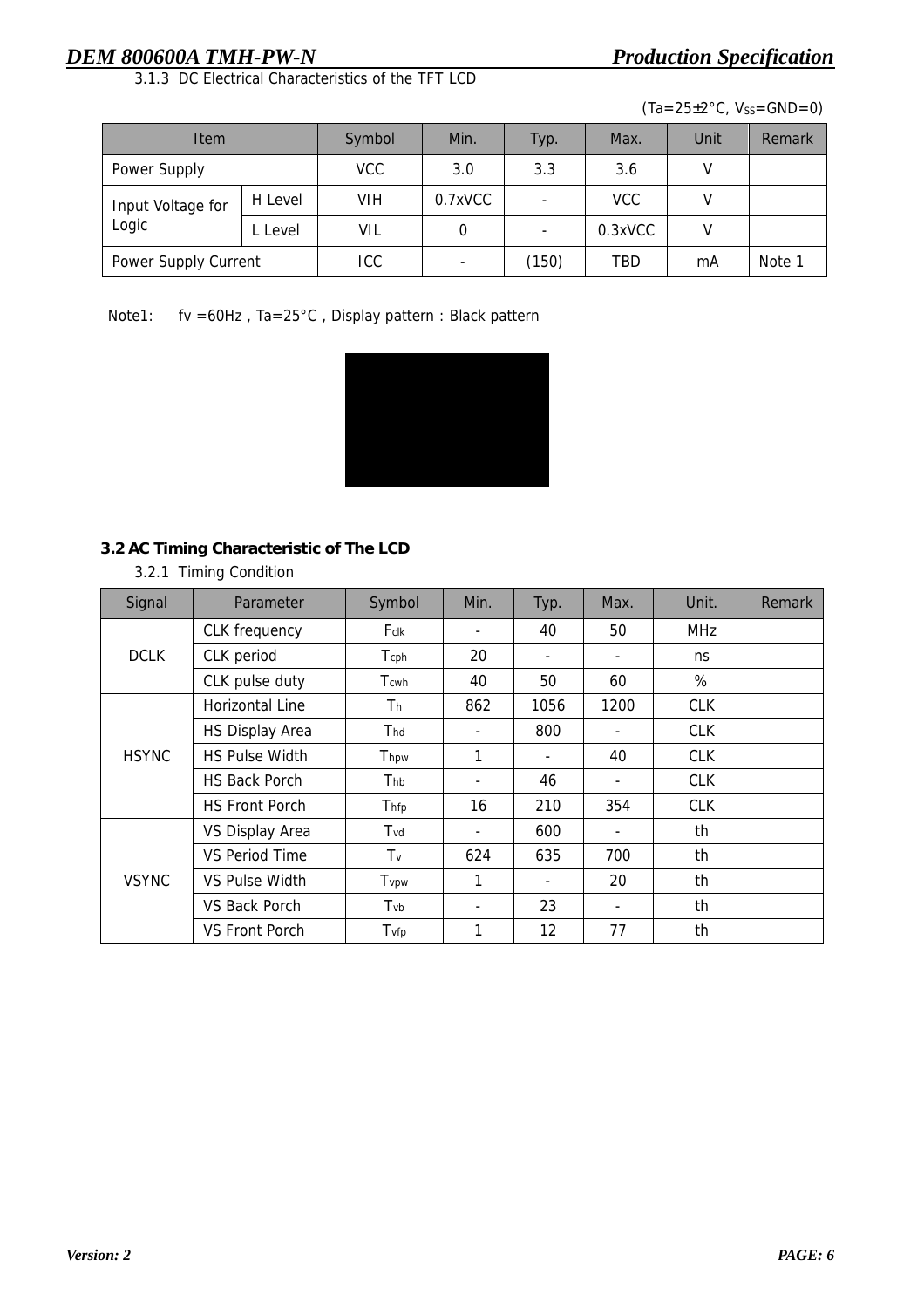3.2.2 Timing Characteristic

3.2.2.1 Horizontal and Vertical input Timing

#### **Horizontal input timing**



#### **Vertical input timing**

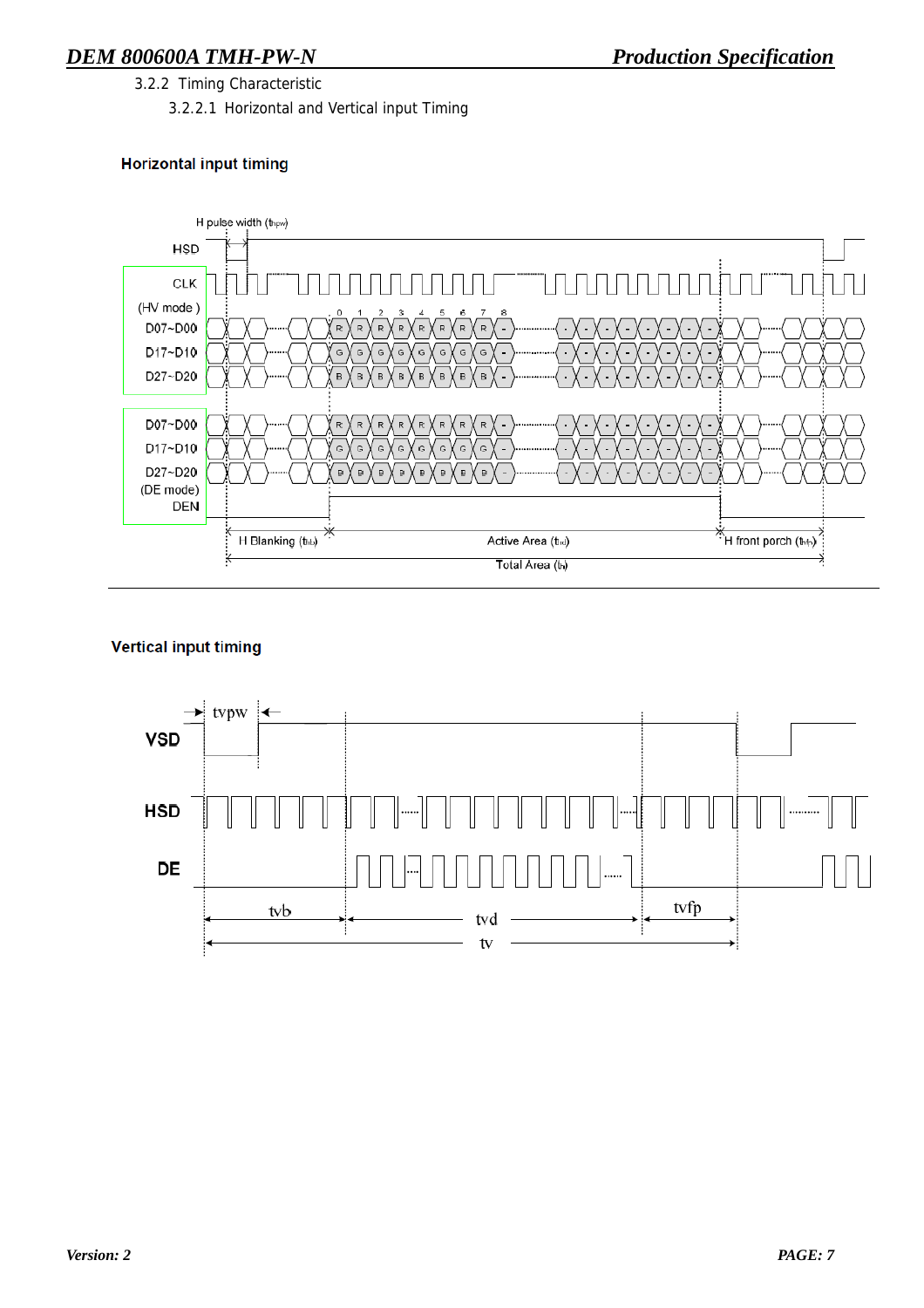| Signal       | Parameter             | Symbol | Min. | Typ.                     | Max.                     | Unit. | Remark |
|--------------|-----------------------|--------|------|--------------------------|--------------------------|-------|--------|
| <b>HSYNC</b> | HS Setup Time         | Thst   | 8    | ٠                        | $\overline{\phantom{0}}$ | ns    |        |
|              | <b>HS Hold Time</b>   | Thhd   | 8    | ٠                        | $\overline{\phantom{0}}$ | ns    |        |
| <b>VSYNC</b> | VS Setup Time         | Tvst   | 8    | ٠                        | $\overline{\phantom{0}}$ | ns    |        |
|              | <b>VS Hold Time</b>   | Tvhd   | 8    | ٠                        | $\overline{\phantom{0}}$ | ns    |        |
| Data         | Data Setup Time       | Tdsu   | 8    | ٠                        | $\overline{\phantom{0}}$ | ns    |        |
|              | Data Hold Time        | Tdhd   | 8    | ۰                        | $\overline{\phantom{0}}$ | ns    |        |
| DE           | <b>DEN Setup Time</b> | Tvpw   | 8    | ۰                        | ۰                        | ns    |        |
|              | <b>DEN Hold Time</b>  | Tvb    | 8    | $\overline{\phantom{0}}$ | ۰                        | ns    |        |



3.2.2.2 Clock and Data input waveforms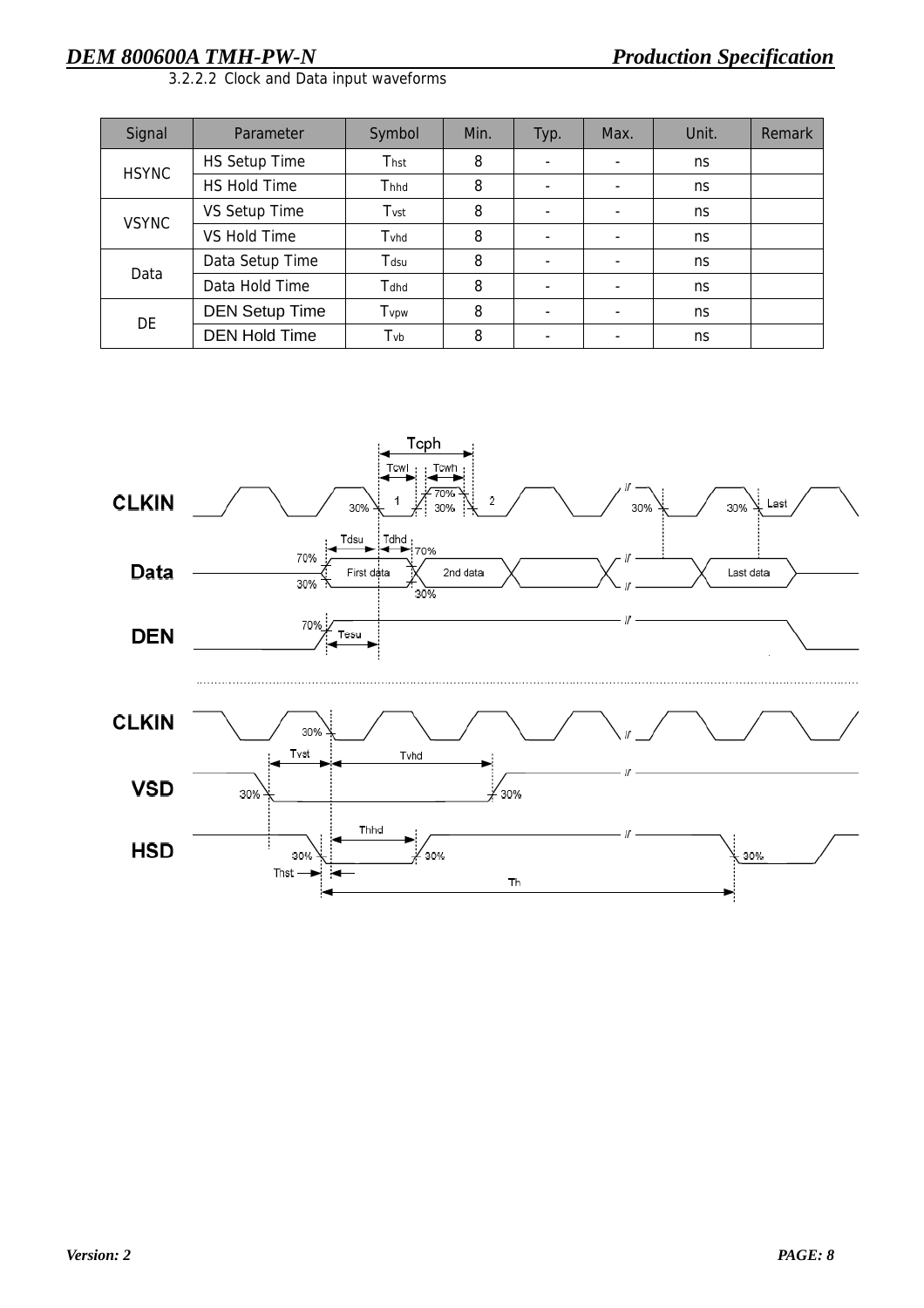**3.3 Back-Light Unit** 

The Back-light system is an edge-lighting type with 27 white LED (Light Emitting Diode)s. The characteristics of 27 white LEDs are shown in the following tables.

| (Ta= Room Temp) |  |
|-----------------|--|
|-----------------|--|

| <b>Characteristics</b> | Symbol                   | Min.                     | Typ.  | Max.   | Unit | <b>Note</b>       |
|------------------------|--------------------------|--------------------------|-------|--------|------|-------------------|
| <b>Forward Voltage</b> | VB                       | (9.0)                    | (9.9) | (10.2) |      |                   |
| <b>Forward Current</b> | ΙB                       | $\overline{\phantom{a}}$ | 180   | -      | mA   |                   |
| Power Consumption      | $P_{BL}$                 | $\overline{\phantom{a}}$ | 1.782 | -      | w    | $\left( 2\right)$ |
| <b>LED Lifetime</b>    | $\overline{\phantom{0}}$ | (40000)                  | -     | -      | hr   | (3)               |

Note (1) LEDs in 3 series x 9 parallel type.

(2) Where  $IB = 180mA$ ,  $VB = 9.9$ ,  $P_{BL} = VB \times IB$ 

(3) The environmental conducted under ambient air flow, at  $Ta = 25 \pm 2^{\circ}C$ , 60%RH $\pm 5\%$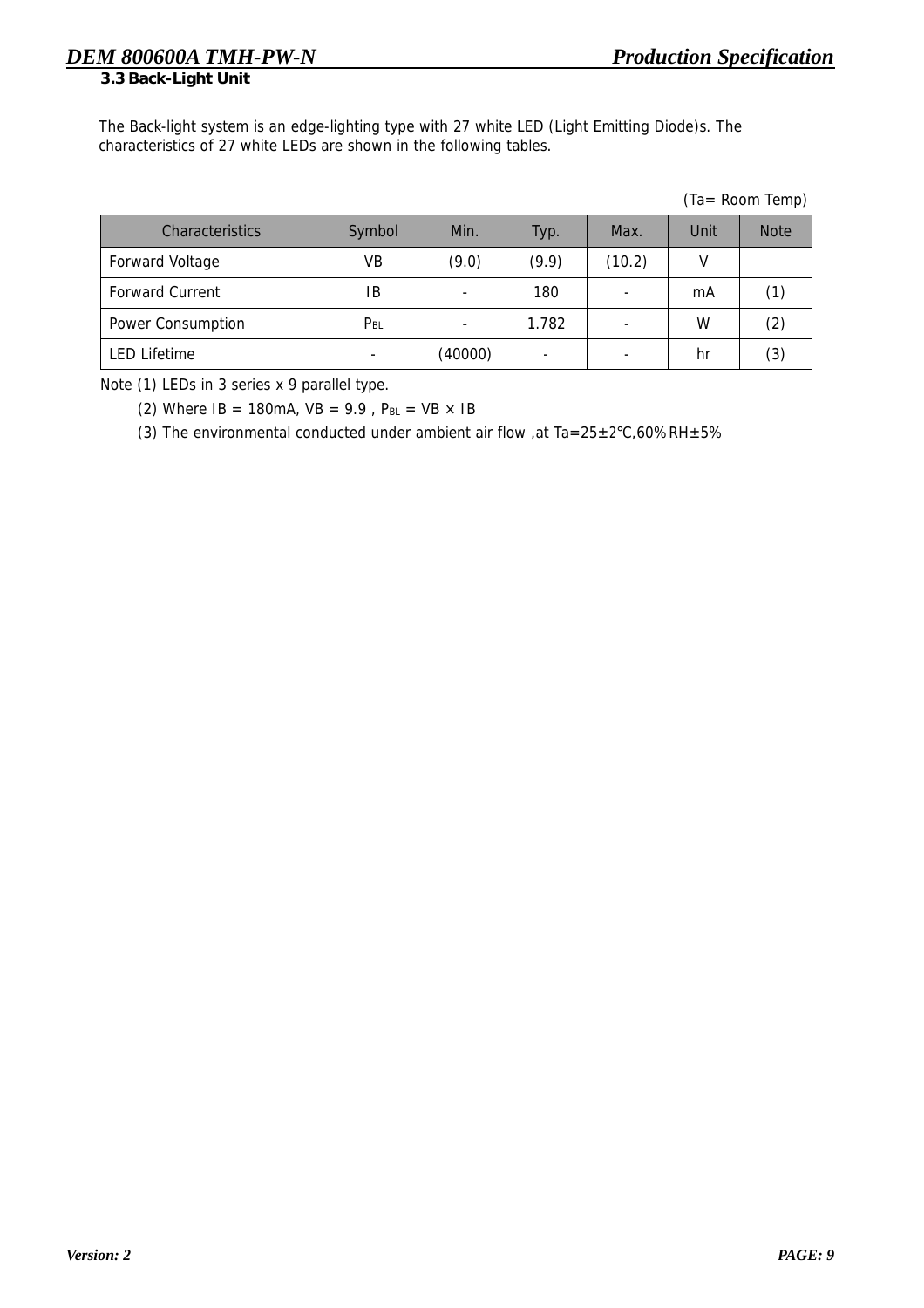#### **4. Optical Characteristics**

#### **4.1 Optical characteristic of the LCD**

The following items are measured under stable conditions. The optical characteristics should be measured in a dark room or equivalent state with the methods.

Measuring equipment: BM-7A

| <b>Item</b>                 |       | Symbol                | Condition                           | Min     | <b>Type</b> | <b>Note</b> |                   |         |
|-----------------------------|-------|-----------------------|-------------------------------------|---------|-------------|-------------|-------------------|---------|
| <b>Brightness</b>           |       | В                     |                                     | (320)   | (400)       | --          | cd/m <sup>2</sup> |         |
|                             |       | $T_r$                 |                                     | --      | 10          | $- -$       | ms                |         |
| Response Time               |       | $T_f$                 | $\theta = 0^{\circ}$                | --      | 15          | $- -$       | ms                | $\cdot$ |
| <b>Contrast Ratio</b>       |       | <b>CR</b>             | At<br>optimized<br>viewing<br>angle | (400)   | (500)       |             |                   |         |
| Color Gamut                 |       | NTSC %                | --                                  | --      | (50)        | $-$         | %                 |         |
| <b>Luminance Uniformity</b> |       | ΔL                    |                                     | 70      | 75          |             | %                 |         |
| Color<br>Chromaticity       | White | Wx                    | $\theta = 0^{\circ}$<br>Normal      | (0.260) | (0.310)     | (0.360)     |                   | BM-7A   |
| (CIE 1931)                  |       | Wy                    | Viewing<br>Angle                    | (0.280) | (0.330)     | (0.380)     | $-$               |         |
|                             |       | $\theta_{\mathsf{R}}$ |                                     | 60      | 70          | --          |                   |         |
| Viewing Angle<br>(6H)       | Hor.  | $\theta_L$            | $CR \ge 10$                         | 60      | 70          | $-$         |                   |         |
|                             | Ver.  | $\theta$ u            |                                     | 40      | 50          | --          | Degree            |         |
|                             |       | $\theta_D$            |                                     | 60      | 70          | --          |                   |         |

#### a. Test equipment setup

After stabilizing and leaving the panel alone shall be warmed up for the stable operation of LCM, the measurement should be executed. Measurement should be executed in a stable, windless, and dark room. Optical specifications are measured by Topcon BM-7(fast) with a viewing angle of 2° at a distance of 50cm and normal direction.

#### b. Definition of response time: Tr and Tf

The response time is defined as the following figure and shall be measured by switching the input signal for "black" and "white".

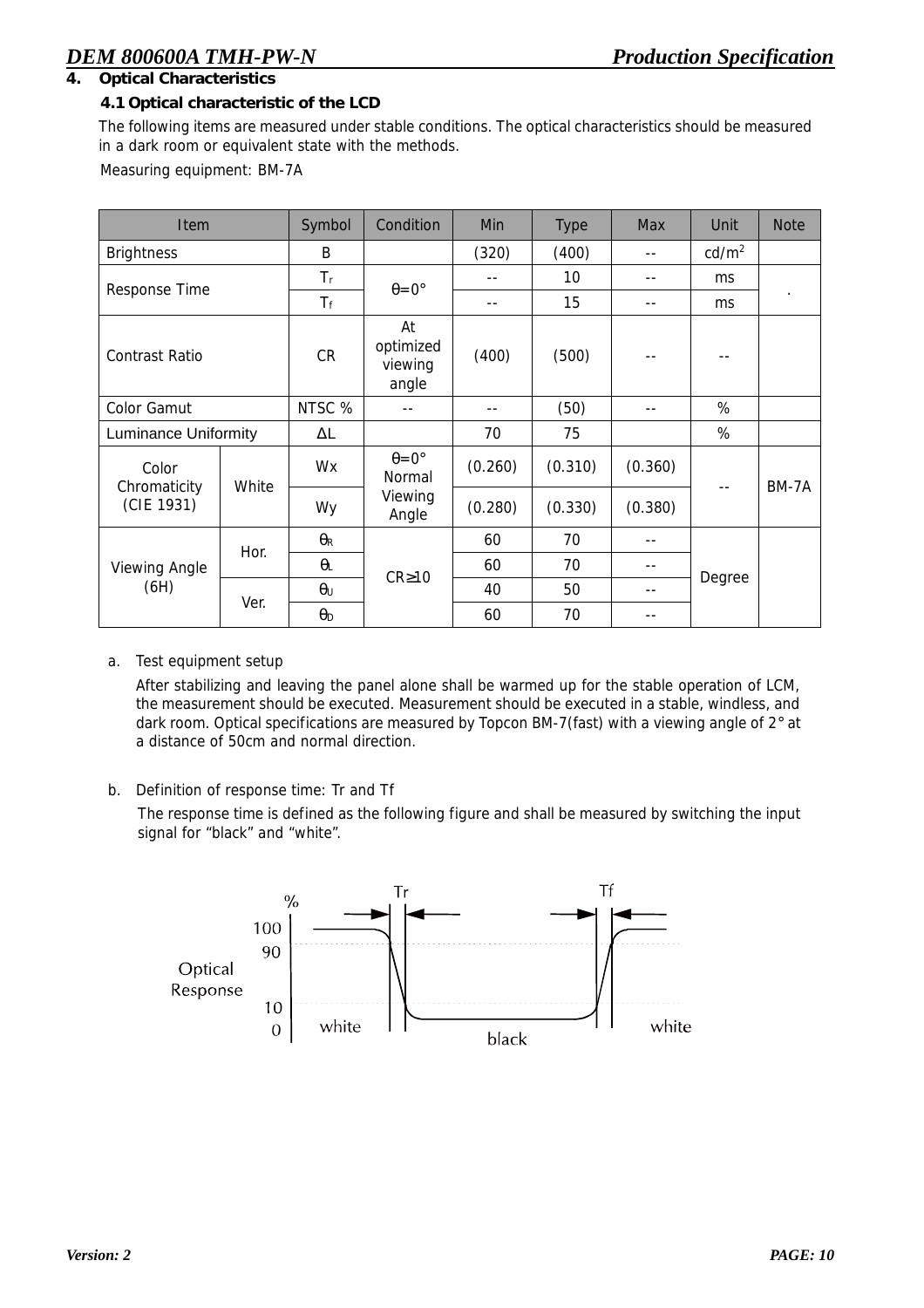c. Definition of contrast ratio:

Brightness measured when LCD is at "white state"

Contrast Ratio (CR) =

Brightness measured when LCD is at "black state"

- d. Measured at the center area of the panel when all the input terminals of LCD panel are electrically opened.
- e. View Angle



f. Definition of Luminance of White: Luminance of white at the center points

| Light Source of Back-Light Unit | LED Type |
|---------------------------------|----------|
|---------------------------------|----------|

g. Definition of White Uniformity

Min. luminance of white among 9-points White Uniformity =  $\frac{100\%}{800\%}$ Max. luminance of white among 9-points

h. The definition of Color Gamut -Color Chromaticity CIE 1931 Color coordinate of white & red, green, blue at center point. Color Gamut : NTSC(%) = ( RGB Triangle Area / NTSC Triangle Area ) x 100

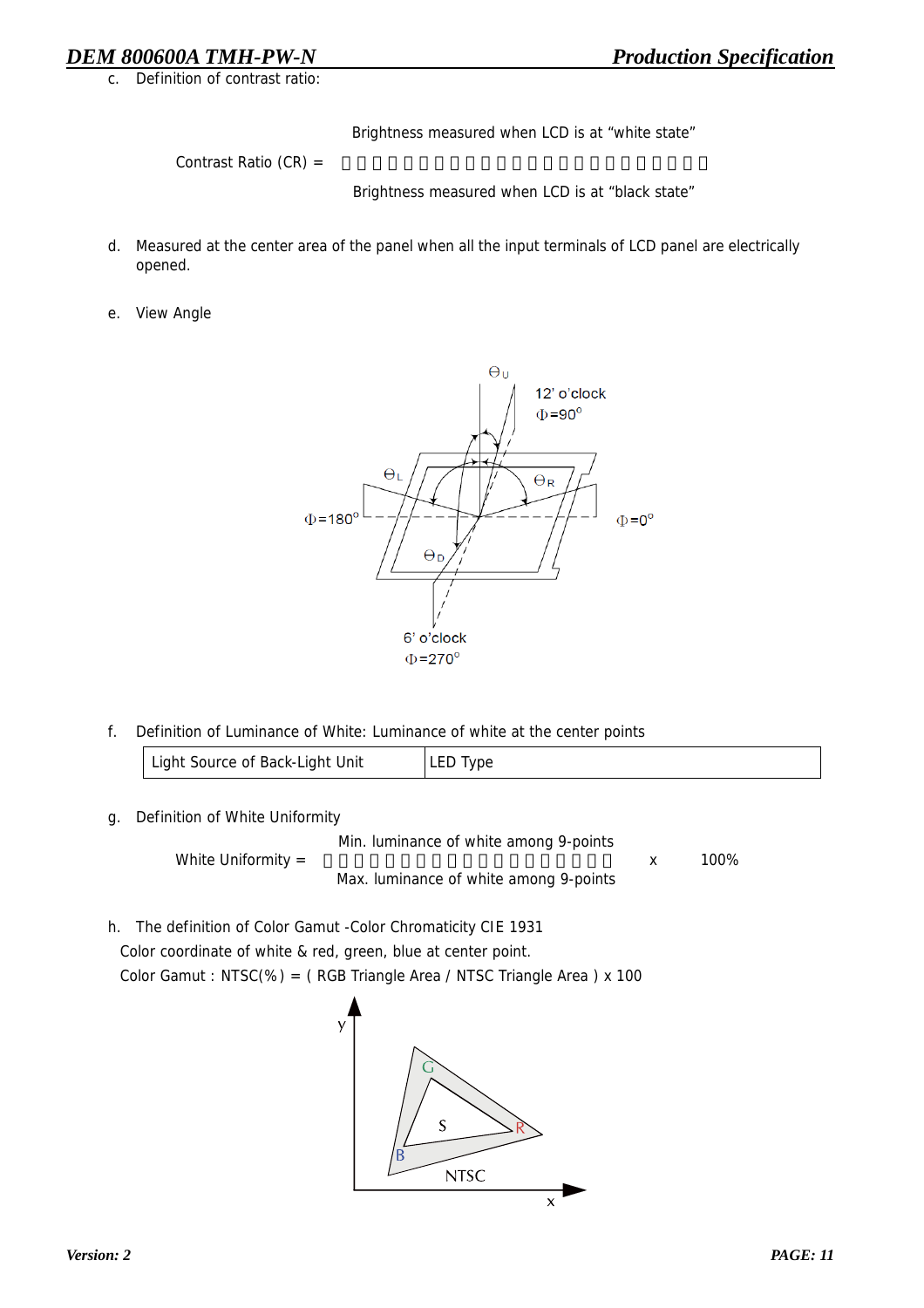### **5. I/O Terminal**

#### **5.1 Pin Assignment (connector part No: 5F2.2535E-A3821.140 or equivalent.)**

| Pin No.        | Symbol         | I/O                      | Function                   | Remark |
|----------------|----------------|--------------------------|----------------------------|--------|
| 1              | <b>GND</b>     | P                        | Ground                     |        |
| $\overline{2}$ | <b>GND</b>     | P                        | Ground                     |        |
| 3              | <b>NC</b>      | $\overline{a}$           | No Connect                 |        |
| $\overline{4}$ | <b>NC</b>      | $\overline{\phantom{a}}$ | No Connect                 |        |
| 5              | <b>NC</b>      | $\overline{\phantom{0}}$ | No Connect                 |        |
| 6              | <b>NC</b>      | ä,                       | No Connect                 |        |
| $\overline{7}$ | <b>VCC</b>     | P                        | Power Supply Logic voltage |        |
| 8              | <b>VCC</b>     | P                        | Power Supply Logic voltage |        |
| 9              | DE             | I                        | Data Enable Timing Signal  |        |
| 10             | <b>GND</b>     | P                        | Ground                     |        |
| 11             | <b>GND</b>     | P                        | Ground                     |        |
| 12             | <b>GND</b>     | P                        | Ground                     |        |
| 13             | <b>B5</b>      | I                        | Blue data signal (MSB)     |        |
| 14             | <b>B4</b>      | I                        | Blue data signal           |        |
| 15             | B <sub>3</sub> | I                        | Blue data signal           |        |
| 16             | <b>GND</b>     | P                        | Ground                     |        |
| 17             | <b>B2</b>      | I                        | Blue data signal           |        |
| 18             | <b>B1</b>      | I                        | Blue data signal           |        |
| 19             | B <sub>0</sub> | I                        | Blue data signal (LSB)     |        |
| 20             | <b>GND</b>     | P                        | Ground                     |        |
| 21             | G <sub>5</sub> | ı                        | Green data signal (MSB)    |        |
| 22             | G <sub>4</sub> | I                        | Green data signal          |        |
| 23             | G <sub>3</sub> | I                        | Green data signal          |        |
| 24             | <b>GND</b>     | P                        | Ground                     |        |
| 25             | G <sub>2</sub> | I                        | Green data signal          |        |
| 26             | G <sub>1</sub> | I                        | Green data signal          |        |
| 27             | G <sub>0</sub> | L                        | Green data signal (LSB)    |        |
| 28             | <b>GND</b>     | P                        | Ground                     |        |
| 29             | R <sub>5</sub> | L                        | Red data signal (MSB)      |        |
| 30             | R4             | I                        | Red data signal            |        |
| 31             | R <sub>3</sub> | I                        | Red data signal            |        |
| 32             | GND            | P                        | Ground                     |        |
| 33             | R <sub>2</sub> | I                        | Red data signal            |        |
| 34             | R <sub>1</sub> | I                        | Red data signal            |        |
| 35             | R <sub>0</sub> | I                        | Red data signal (LSB)      |        |
| 36             | GND            | P                        | Ground                     |        |
| 37             | GND            | ${\sf P}$                | Ground                     |        |
| 38             | <b>DCLK</b>    | L                        | Data Clock                 |        |
| 39             | GND            | ${\sf P}$                | Ground                     |        |
| 40             | GND            | P                        | Ground                     |        |

I: Input, P: Power Notes: NC Pin must be retained; this pin can't contact GND or other signal.

GND Pin must ground contact, can't be floating.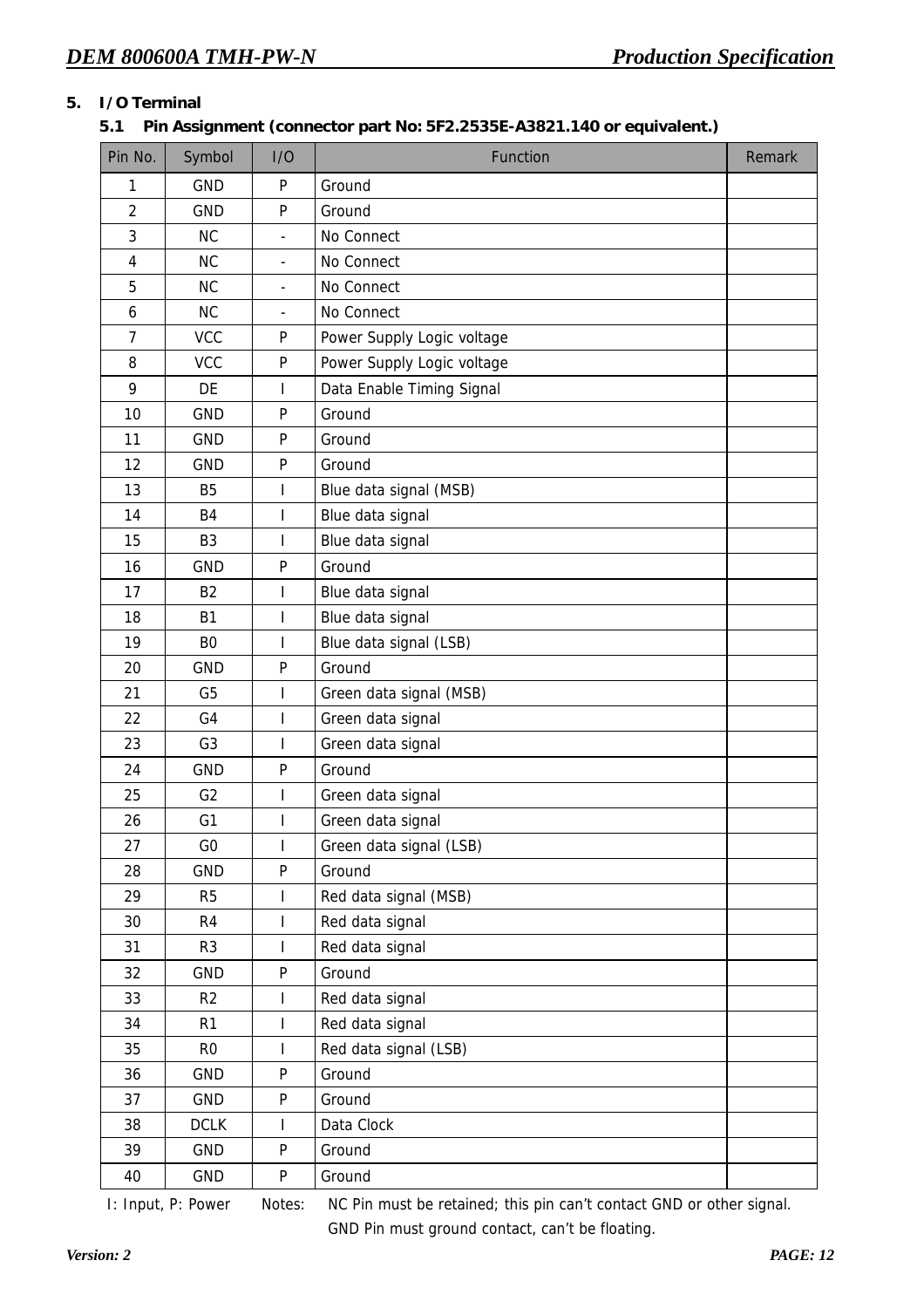**5.2 Back Light Unit (Connector Part No: JST:BHSR-02VS-01(N) or equivalent.)** 

| Pin No. | Symbol | <b>Function</b>                | Remark       |
|---------|--------|--------------------------------|--------------|
|         | LEDA   | Power Supply for LED Backlight | <b>RED</b>   |
| ົ       | LEDK   | <b>GND for LED Backlight</b>   | <b>BLACK</b> |

#### **5.3 Block Diagram**

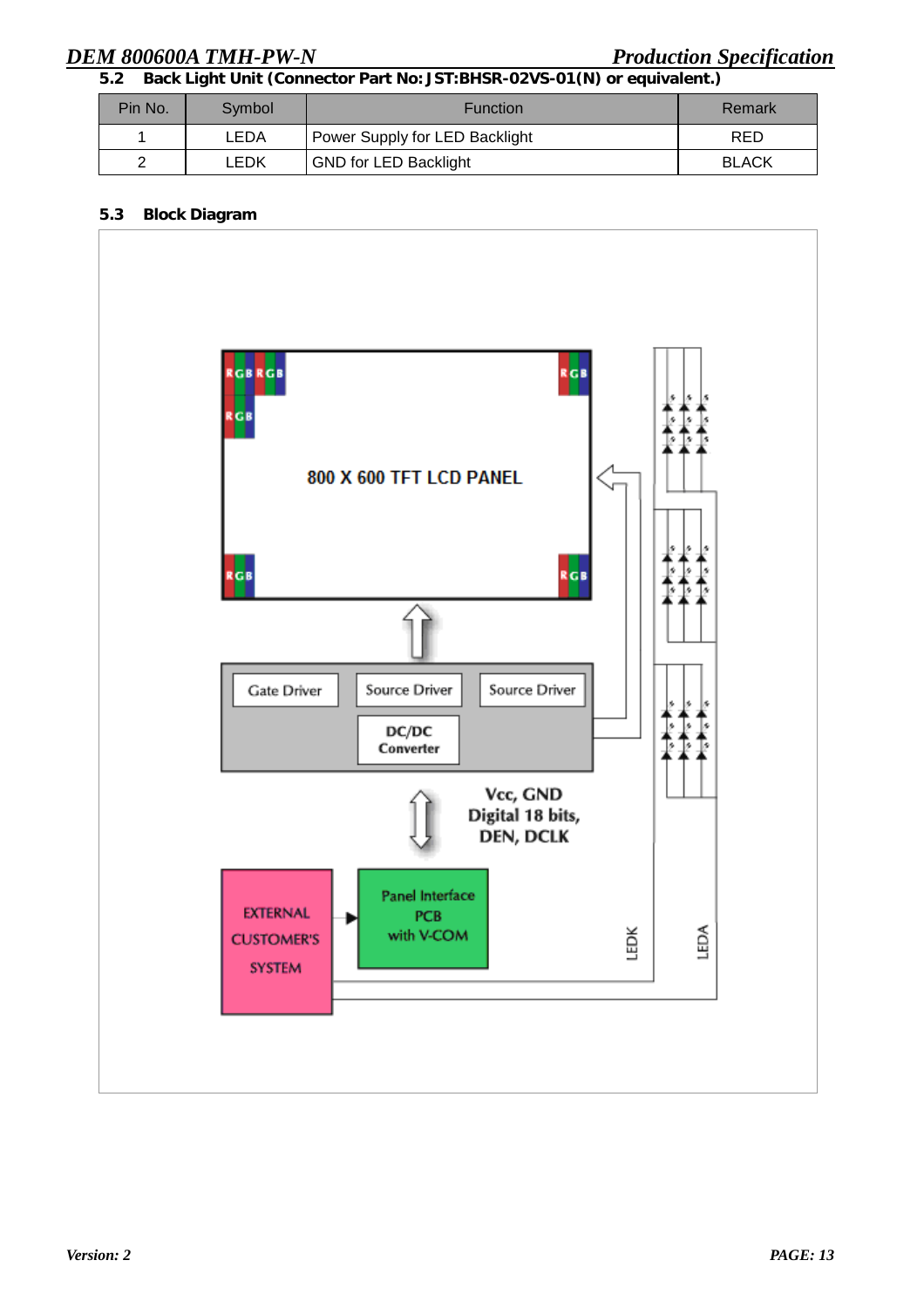|              | Color        | Data Signal    |                      |                |                |                |                  |                      |                  |                |                  |                  |                |                |                |                |                |                |                |
|--------------|--------------|----------------|----------------------|----------------|----------------|----------------|------------------|----------------------|------------------|----------------|------------------|------------------|----------------|----------------|----------------|----------------|----------------|----------------|----------------|
|              | & Gray       |                |                      |                |                |                |                  |                      |                  |                |                  |                  |                |                |                |                |                |                |                |
|              | <b>Scale</b> | R <sub>5</sub> | R <sub>4</sub>       | R <sub>3</sub> | R <sub>2</sub> | R <sub>1</sub> | R <sub>0</sub>   | G <sub>5</sub>       | G <sub>4</sub>   | G <sub>3</sub> | G <sub>2</sub>   | G1               | G <sub>0</sub> | <b>B5</b>      | <b>B4</b>      | <b>B3</b>      | <b>B2</b>      | <b>B1</b>      | B <sub>0</sub> |
|              | <b>Black</b> | $\overline{0}$ | $\overline{0}$       | $\overline{0}$ | $\overline{0}$ | $\overline{0}$ | $\overline{0}$   | $\overline{0}$       | $\overline{0}$   | $\overline{0}$ | $\overline{0}$   | $\overline{0}$   | $\overline{0}$ | $\overline{0}$ | $\overline{0}$ | $\mathbf{0}$   | $\overline{0}$ | $\mathbf{0}$   | $\mathbf 0$    |
|              | Red(0)       | 1              | $\mathbf{1}$         | $\mathbf{1}$   | $\mathbf{1}$   | $\mathbf{1}$   | $\mathbf{1}$     | $\mathbf 0$          | $\mathbf 0$      | $\mathbf 0$    | $\mathbf 0$      | $\mathbf 0$      | $\mathbf 0$    | $\overline{0}$ | $\overline{0}$ | $\mathbf{0}$   | $\overline{0}$ | $\mathbf 0$    | $\mathbf{0}$   |
|              | Green(0)     | $\overline{0}$ | $\overline{0}$       | $\mathbf{0}$   | $\mathbf 0$    | $\mathbf 0$    | $\mathbf 0$      | $\overline{1}$       | $\mathbf{1}$     | $\overline{1}$ | $\mathbf{1}$     | $\mathbf{1}$     | $\overline{1}$ | $\overline{0}$ | $\overline{0}$ | $\overline{0}$ | $\overline{0}$ | $\overline{0}$ | $\overline{0}$ |
| <b>Basic</b> | Blue(0)      | $\overline{0}$ | $\mathbf 0$          | $\mathbf{0}$   | $\overline{0}$ | $\mathbf 0$    | $\mathbf 0$      | $\mathbf 0$          | $\overline{0}$   | $\overline{0}$ | $\mathbf 0$      | $\overline{0}$   | $\mathbf 0$    | $\overline{1}$ | 1              | $\overline{1}$ | $\overline{1}$ | 1              | 1              |
| Color        | Cyan         | $\overline{0}$ | $\overline{0}$       | $\mathbf{0}$   | $\mathbf 0$    | $\mathbf 0$    | $\overline{0}$   | $\mathbf{1}$         | $\mathbf{1}$     | $\overline{1}$ | $\mathbf{1}$     | $\mathbf{1}$     | $\overline{1}$ | $\mathbf{1}$   | $\mathbf{1}$   | $\overline{1}$ | $\overline{1}$ | 1              | 1              |
|              | Magenta      | $\overline{1}$ | $\overline{1}$       | $\overline{1}$ | $\overline{1}$ | $\mathbf{1}$   | $\overline{1}$   | $\overline{0}$       | $\overline{0}$   | $\overline{0}$ | $\overline{0}$   | $\mathbf 0$      | $\overline{0}$ | $\overline{1}$ | $\mathbf{1}$   | $\overline{1}$ | $\overline{1}$ | $\overline{1}$ | $\overline{1}$ |
|              | Yellow       | $\mathbf{1}$   | $\mathbf{1}$         | $\mathbf{1}$   | 1              | $\mathbf{1}$   | $\mathbf{1}$     | $\overline{1}$       | 1                | $\overline{1}$ | $\overline{1}$   | $\mathbf{1}$     | $\overline{1}$ | $\overline{0}$ | $\mathbf 0$    | $\overline{0}$ | $\mathbf 0$    | $\overline{0}$ | $\mathbf 0$    |
|              | White        | $\mathbf{1}$   | $\overline{1}$       | $\overline{1}$ | $\overline{1}$ | $\overline{1}$ | $\overline{1}$   | $\overline{1}$       | $\mathbf{1}$     | $\mathbf{1}$   | $\overline{1}$   | $\overline{1}$   | $\overline{1}$ | $\overline{1}$ | $\overline{1}$ | $\overline{1}$ | $\overline{1}$ | 1              | $\overline{1}$ |
|              | <b>Black</b> | $\overline{0}$ | $\overline{0}$       | $\mathbf{0}$   | $\mathbf 0$    | $\mathbf 0$    | $\mathbf 0$      | $\mathbf 0$          | $\overline{0}$   | $\overline{0}$ | $\mathbf 0$      | $\overline{0}$   | $\mathbf 0$    | $\overline{0}$ | $\overline{0}$ | $\overline{0}$ | $\overline{0}$ | $\overline{0}$ | $\overline{0}$ |
|              | Red(62)      | $\overline{0}$ | $\overline{0}$       | $\mathbf{0}$   | $\mathbf 0$    | $\mathbf 0$    | $\mathbf{1}$     | $\mathbf 0$          | $\overline{0}$   | $\overline{0}$ | $\overline{0}$   | $\mathbf 0$      | $\mathbf 0$    | $\overline{0}$ | $\overline{0}$ | $\overline{0}$ | $\overline{0}$ | $\overline{0}$ | $\mathbf{0}$   |
|              | Red(61)      | $\overline{0}$ | $\mathbf 0$          | $\mathbf{0}$   | $\overline{0}$ | $\overline{1}$ | $\mathbf 0$      | $\mathbf 0$          | $\overline{0}$   | $\overline{0}$ | $\mathbf 0$      | $\overline{0}$   | $\overline{0}$ | $\mathbf{0}$   | $\overline{0}$ | $\overline{0}$ | $\mathbf{0}$   | $\overline{0}$ | $\mathbf{0}$   |
| Red          |              | ł,             | ċ                    | ÷              | ł.             | ł.             | ŧ                | ŧ                    | t                | ÷              | ÷                | ł,               | ŧ              | ŧ              | t              |                | ł,             | ř.             | t,             |
|              | Red(31)      | $\overline{0}$ | $\mathbf{1}$         | $\mathbf{1}$   | 1              | $\mathbf{1}$   | $\mathbf{1}$     | $\overline{0}$       | $\overline{0}$   | $\mathbf 0$    | $\mathbf 0$      | $\mathbf 0$      | $\mathbf 0$    | $\overline{0}$ | $\overline{0}$ | $\overline{0}$ | $\overline{0}$ | $\overline{0}$ | $\overline{0}$ |
|              |              | ł,             | ł.                   | ł.             | ł.             | ł              | ţ.               | ł,                   | ŀ                | ł,             | ÷                | ł,               | ł,             | ł,             | ł,             |                | ł,             | ł,             |                |
|              | Red(1)       | $\mathbf{1}$   | $\overline{1}$       | $\overline{1}$ | $\overline{1}$ | $\overline{1}$ | $\mathbf 0$      | $\mathbf 0$          | $\mathbf 0$      | $\mathbf 0$    | $\mathbf 0$      | $\overline{0}$   | $\overline{0}$ | $\overline{0}$ | $\overline{0}$ | $\mathbf{0}$   | $\mathbf 0$    | $\mathbf{0}$   | $\overline{0}$ |
|              | Red(0)       | 1              | $\mathbf{1}$         | $\mathbf{1}$   | 1              | $\mathbf{1}$   | $\mathbf{1}$     | $\mathbf 0$          | $\overline{0}$   | $\mathbf 0$    | $\mathbf 0$      | $\overline{0}$   | $\mathbf 0$    | $\mathbf{0}$   | 0              | $\overline{0}$ | $\mathbf{0}$   | $\mathbf 0$    | $\mathbf{0}$   |
|              | <b>Black</b> | $\Omega$       | $\mathbf 0$          | $\overline{0}$ | $\overline{0}$ | $\mathbf 0$    | $\mathbf 0$      | $\mathbf 0$          | $\overline{0}$   | $\overline{0}$ | $\overline{0}$   | $\overline{0}$   | $\mathbf 0$    | $\overline{0}$ | $\overline{0}$ | $\overline{0}$ | $\mathbf{0}$   | $\overline{0}$ | $\overline{0}$ |
|              | Green(62)    | $\Omega$       | $\overline{0}$       | $\overline{0}$ | $\mathbf{0}$   | $\mathbf 0$    | $\overline{0}$   | $\overline{0}$       | $\overline{0}$   | $\overline{0}$ | $\overline{0}$   | $\overline{0}$   | $\mathbf{1}$   | $\overline{0}$ | $\overline{0}$ | $\overline{0}$ | $\mathbf{0}$   | $\overline{0}$ | $\overline{0}$ |
|              | Green(61)    | $\overline{0}$ | $\overline{0}$       | $\mathbf 0$    | $\mathbf 0$    | $\overline{0}$ | $\overline{0}$   | $\mathbf 0$          | $\overline{0}$   | $\overline{0}$ | $\overline{0}$   | $\overline{1}$   | $\overline{0}$ | $\overline{0}$ | $\overline{0}$ | $\overline{0}$ | $\overline{0}$ | $\overline{0}$ | $\mathbf 0$    |
| Green        |              | ÷              | ċ                    | ł,             | ł,             | ł,             | $\frac{1}{2}$    | ŧ                    | t                | ŧ              | ÷                | ł,               | ł,             | ÷              | ł,             |                | ł,             | ł,             | t,             |
|              | Green(31)    | $\overline{0}$ | $\overline{0}$       | $\mathbf{0}$   | $\mathbf 0$    | $\overline{0}$ | $\overline{0}$   | $\overline{0}$       | 1                | $\mathbf{1}$   | $\mathbf{1}$     | $\mathbf{1}$     | $\mathbf 0$    | $\overline{0}$ | $\overline{0}$ | $\overline{0}$ | $\overline{0}$ | $\overline{0}$ | $\overline{0}$ |
|              |              |                | t                    |                | t              | ÷              | ÷                | ÷                    | t                | ÷              |                  | ÷                | ÷              | ÷              | t              |                | ł,             | ł,             |                |
|              | Green(1)     | $\overline{0}$ | $\mathbf 0$          | $\overline{0}$ | $\mathbf{0}$   | $\mathbf 0$    | $\overline{0}$   | $\mathbf{1}$         | $\mathbf{1}$     | $\overline{1}$ | $\overline{1}$   | $\mathbf{1}$     | $\overline{0}$ | $\overline{0}$ | $\overline{0}$ | $\overline{0}$ | $\mathbf{0}$   | $\overline{0}$ | $\overline{0}$ |
|              | Green(0)     | $\overline{0}$ | $\overline{0}$       | $\overline{0}$ | $\mathbf{0}$   | $\mathbf 0$    | $\overline{0}$   | $\mathbf{1}$         | $\mathbf{1}$     | $\overline{1}$ | $\overline{1}$   | $\overline{1}$   | $\overline{1}$ | $\overline{0}$ | $\overline{0}$ | $\overline{0}$ | $\overline{0}$ | $\overline{0}$ | $\overline{0}$ |
|              | <b>Black</b> | $\overline{0}$ | $\overline{0}$       | $\mathbf{0}$   | $\overline{0}$ | $\overline{0}$ | $\overline{0}$   | $\mathbf 0$          | $\mathbf 0$      | $\mathbf 0$    | $\mathbf 0$      | $\mathbf 0$      | $\mathbf 0$    | $\overline{0}$ | $\overline{0}$ | $\mathbf{0}$   | $\mathbf 0$    | $\overline{0}$ | $\mathbf{0}$   |
|              | Blue(62)     | $\overline{0}$ | $\overline{0}$       | $\mathbf 0$    | $\mathbf 0$    | $\overline{0}$ | $\overline{0}$   | $\overline{0}$       | $\overline{0}$   | $\overline{0}$ | $\overline{0}$   | $\overline{0}$   | $\overline{0}$ | $\overline{0}$ | $\overline{0}$ | $\overline{0}$ | $\overline{0}$ | $\overline{0}$ | $\overline{1}$ |
|              | Blue(61)     | $\overline{0}$ | $\mathbf 0$          | $\mathbf{0}$   | $\overline{0}$ | $\mathbf 0$    | $\mathbf 0$      | $\overline{0}$       | $\overline{0}$   | $\overline{0}$ | $\mathbf 0$      | $\overline{0}$   | $\overline{0}$ | $\mathbf{0}$   | $\overline{0}$ | $\overline{0}$ | $\mathbf{0}$   | 1              | $\overline{0}$ |
|              |              | ł.             | $\ddot{\phantom{a}}$ | ł.             | ł.             | ł.             | ł.               | ł,                   | ċ                | ł,             |                  | ł,               | ł,             | ł,             | ł,             |                | ÷              | ł,             | t              |
| <b>Blue</b>  | Blue(31)     | $\overline{0}$ | $\mathbf 0$          | $\mathbf 0$    | $\mathbf 0$    | $\mathbf 0$    | $\mathbf 0$      | $\overline{0}$       | $\overline{0}$   | $\overline{0}$ | $\overline{0}$   | $\overline{0}$   | $\overline{0}$ | $\overline{0}$ | 1              | $\overline{1}$ | $\overline{1}$ | 1              | 1              |
|              |              | ł,             | t,                   |                | ł,             | ł.             | $\ddot{\cdot}$   | $\ddot{\phantom{a}}$ |                  | ÷              |                  | ł,               | ł,             | ÷              | t              |                | t              | t              |                |
|              | Blue(1)      | 0              | $\mathbf 0$          | $\pmb{0}$      | $\pmb{0}$      | $\mathbf 0$    | $\boldsymbol{0}$ | $\mathbf 0$          | $\boldsymbol{0}$ | $\mathbf 0$    | $\boldsymbol{0}$ | $\boldsymbol{0}$ | $\mathbf 0$    | 1              | $\mathbf{1}$   | $\overline{1}$ | 1              | 1              | $\mathbf 0$    |
|              | Blue(0)      | $\overline{0}$ | $\overline{0}$       | $\overline{0}$ | $\overline{0}$ | $\overline{0}$ | $\overline{0}$   | $\overline{0}$       | $\overline{0}$   | $\overline{0}$ | $\overline{0}$   | $\overline{0}$   | $\overline{0}$ | $\overline{1}$ | $\overline{1}$ | $\overline{1}$ | $\overline{1}$ | 1              | 1              |

**6. Displayed Color and Input Data**

0 : Low level voltage, 1 :High level voltage

Each basic color can be displayed in 64 gray scales from 6 bit data signals. With the combination of total 18 bit data signals, the 262,144-color display can be achieved on the screen.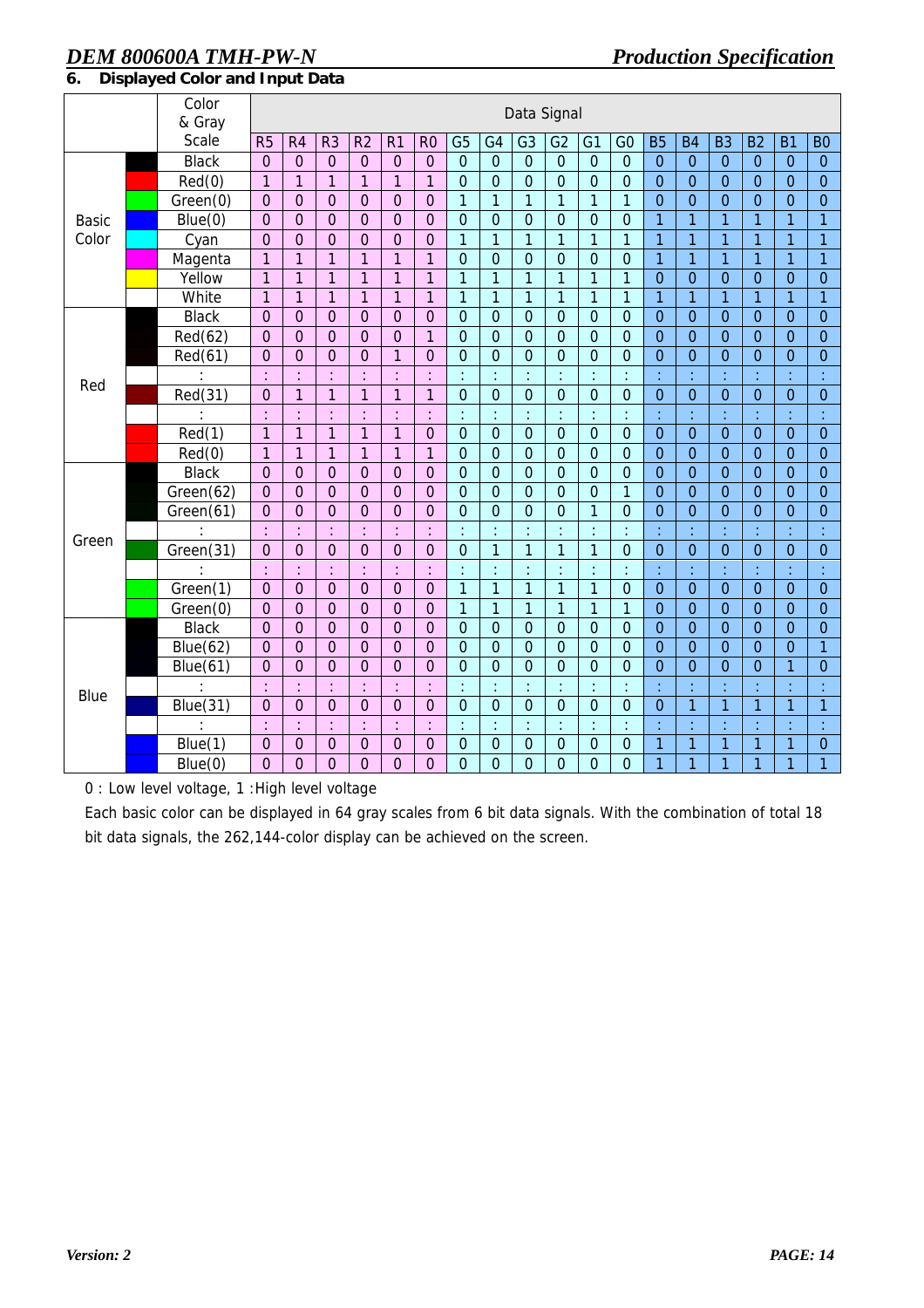#### **7. Reliability Condition**

No change on display and in operation under the following test condition.

Condition: Unless otherwise specified, tests will be conducted under the following condition.

Temperature: 20±5°C.

Humidity: 65±5%RH.

Tests will be not conducted under functioning state.

| No.            | Parameter                                                   | Condition                                                                                                                                                                                                                                                                     | <b>Notes</b>   |
|----------------|-------------------------------------------------------------|-------------------------------------------------------------------------------------------------------------------------------------------------------------------------------------------------------------------------------------------------------------------------------|----------------|
| $\mathbf{1}$   | <b>High Temperature Operating</b>                           | 70°C±2°C, 240hrs (Operation State).                                                                                                                                                                                                                                           |                |
| $\overline{2}$ | Low Temperature Operating                                   | -20°C±2°C, 240hrs (Operation State).                                                                                                                                                                                                                                          | $\mathbf{1}$   |
| 3              | High Temperature Storage                                    | 80°C±2°C, 240hrs.                                                                                                                                                                                                                                                             | $\overline{2}$ |
| 4              | Low Temperature Storage                                     | -30 $\textdegree$ C $\pm$ 2 $\textdegree$ C, 240hrs.                                                                                                                                                                                                                          | 1,2            |
| 5              | High Temperature and High<br><b>Humidity Operation Test</b> | 60°C±2°C, 90%, 240hrs.                                                                                                                                                                                                                                                        | 1,2            |
| 6              | <b>Vibration Test</b>                                       | Total fixed amplitude: 1.5mm.<br>Vibration Frequency: 10~55Hz.<br>One cycle 60 seconds to 3 direction of X, Y, Z each 15<br>minutes.                                                                                                                                          | 3              |
| 7.             | Drop Test                                                   | To be measured after dropping from 60cm high on the<br>concrete surface in packing state.<br>Е<br>Dropping method corner<br>dropping:<br>G<br>E<br>A corner: Once edge<br>dropping.<br>B, C, D edge: Once face<br>60cm<br>dropping.<br>E, F, G face: Once.<br>Concrete Surfac |                |

Notes: 1. No dew condensation to be observed.

- 2. The function test shall be conducted after 4 hours storage at the normal temperature and humidity after removed from the test chamber.
- 3. Vibration test will be conducted to the product itself without putting I in a container.